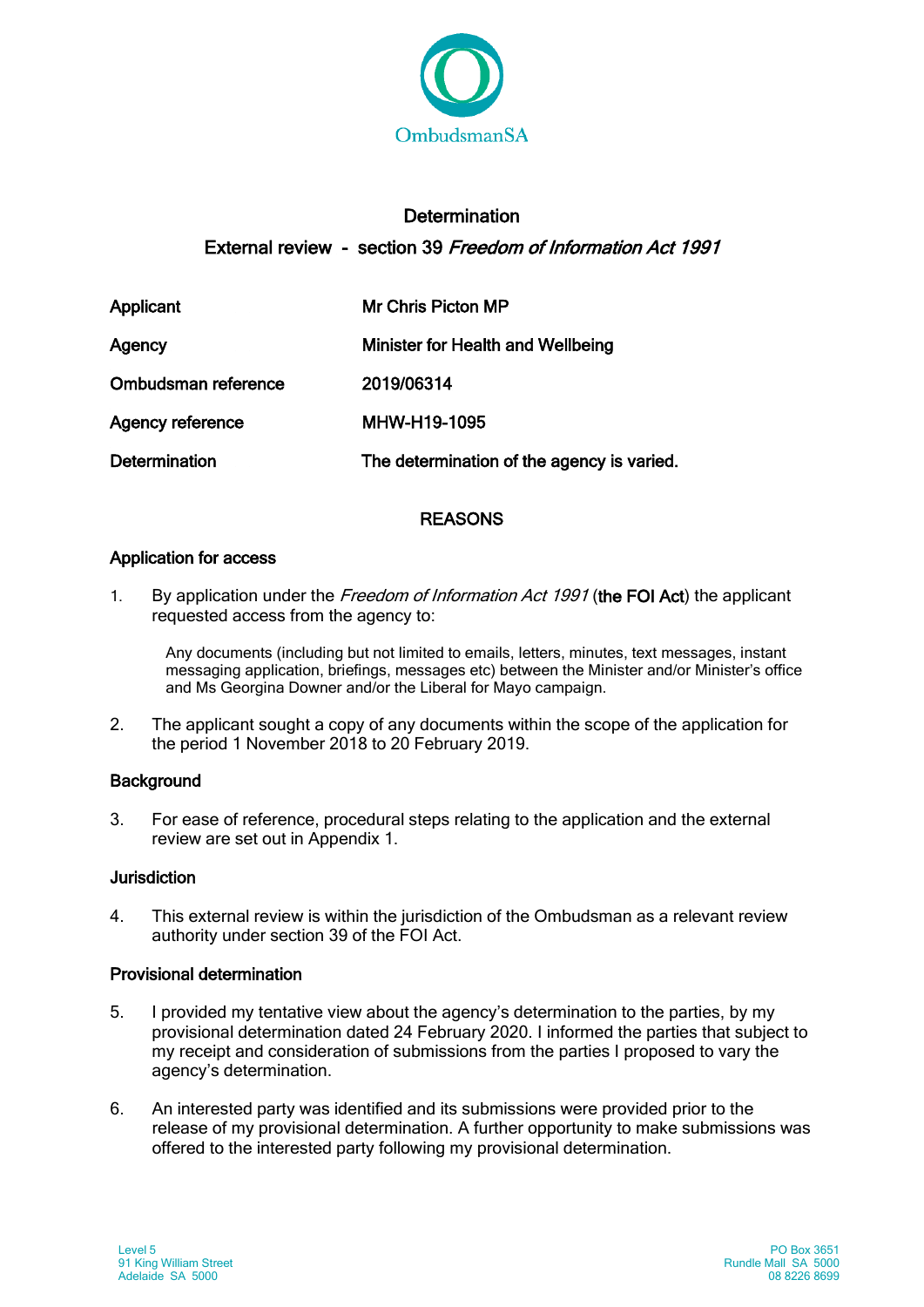7. The applicant, the agency and the interested party did not provide a response to my provisional determination. As the deadline for further submissions has passed, I have accordingly not considered any additional submissions in this determination

### Relevant law

- 8. A person has a legally enforceable right to be given access to an agency's documents in accordance with the FOI Act.<sup>[1](#page-1-0)</sup>
- 9. The FOI Act provides that upon receipt of an access application, an agency may make a determination to refuse access where the documents are 'exempt'. Schedule 1 lists various exemption clauses which may be claimed by an agency as a basis for refusing access.
- 10. In this matter, clause 5(1) of Schedule 1 of the FOI Act was relied upon by the agency. Although not expressly stated by the agency, it would appear that the agency has also relied upon clause 6(1).
- 11. Under section 48, the onus is on the agency to justify its determination 'in any proceedings'. This includes the external review process.
- 12. Section 39(11) provides that the Ombudsman may confirm, vary or reverse the agency's determination in an external review, based on the circumstances existing at the time of review.

### Documents in issue

- 13. The agency identified three documents within the scope of the application.
- 14. Whilst the agency purportedly released two documents, it only partially released those documents and stated in the determination that access to the documents 'will be granted with personal information redacted'. I have presumed the agency is relying on clause 6(1) to partially release the relevant documents although it did not expressly refer to clause 6(1) in its determination.
- 15. The agency determined on internal review to partially release all three documents on the following bases:
	- partially release documents 1 and 2 on the basis of clause 6(1); and
	- partially release document 3 on the basis of clause 5(1).

#### Issues in this review

16. It is for me to decide whether or not the agency has justified its determination to refuse access to the documents on the basis of the clauses relied upon by the agency.

<span id="page-1-0"></span><sup>-</sup>Freedom of Information Act 1991, section 12.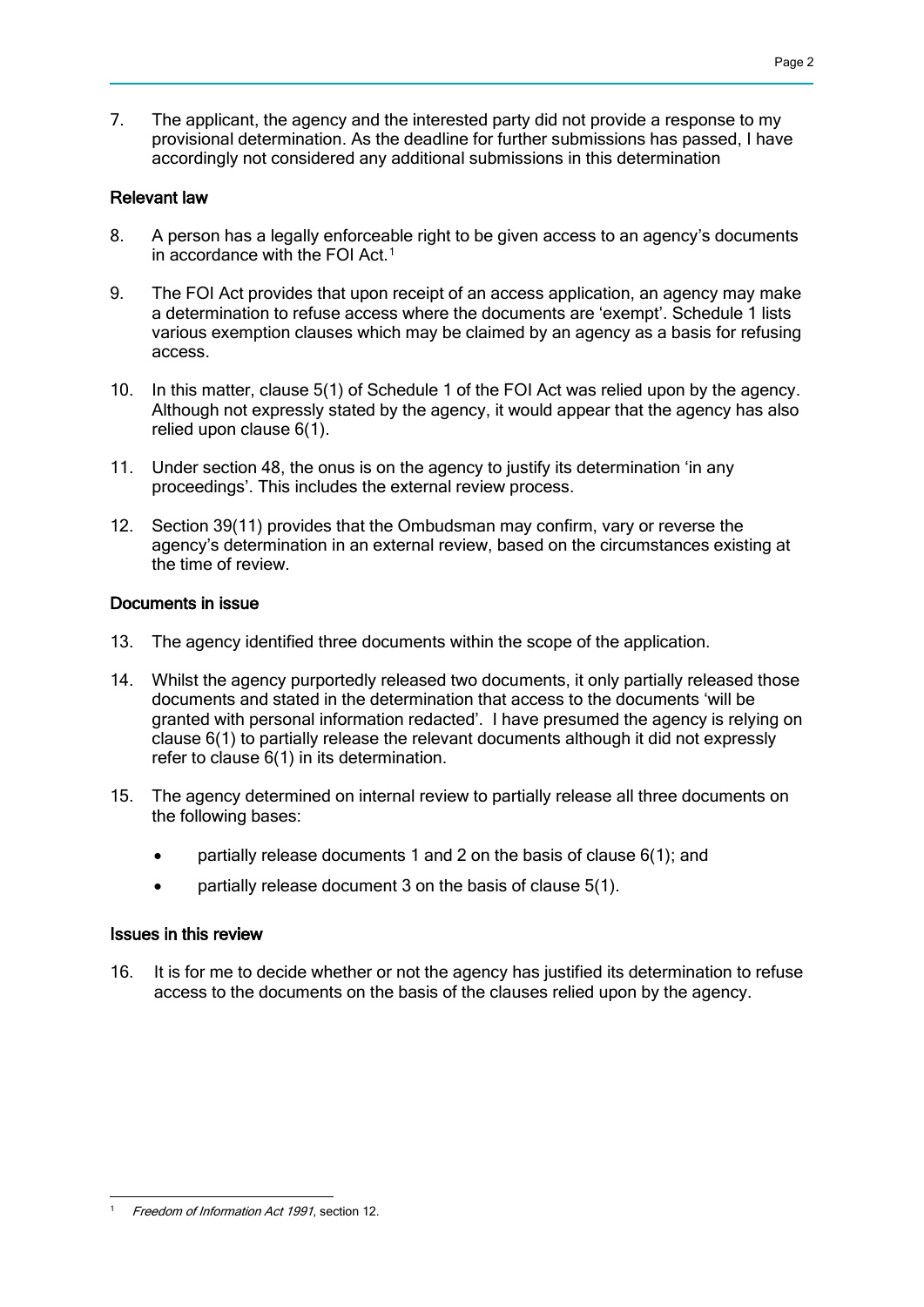### **Consideration**

#### Clause 6(1) – Documents affecting personal affairs

- 17. The agency partially released documents 1 and 2 with personal information redacted.
- 18. Clause 6(1) provides as follows:

#### Clause 6

- (1) A document is an exempt document if it contains matter the disclosure of which would involve the unreasonable disclosure of information concerning the personal affairs of any person (living or dead).
- 19. For information to be exempt pursuant to clause 6(1), the information must concern the personal affairs of someone other than the applicant, and it must be unreasonable to release it. Document 1 comprises a letter from Ms Georgina Downer to the agency and document 2 comprises a letter from the agency to Ms Downer. This correspondence is in relation to a concern received by a resident ('the concerned resident') of the Mayo electorate about a hospital service.
- 20. The term 'personal affairs' is defined inclusively in section 4(1) of the FOI Act. The definition specifically refers to 'financial affairs' and 'personal qualities or attributes'. The term has also been held to involve 'matters of private concern to an individual'[2](#page-2-0) and the 'composite collection of activities personal to the individual concerned.'[3](#page-2-1)
- 21. Having reviewed documents 1 and 2, I am satisfied the information redacted in those documents contain the personal affairs of a person, namely the name, age, financial affairs, residential address and personal qualities or attributes of a person, i.e. the concerned resident, not being the applicant.
- 22. In deciding whether disclosure of the information would be unreasonable, I must give consideration to all the circumstances, including:
	- the nature of the information that would be disclosed;
	- the circumstances in which the information was obtained;
	- the likelihood of the information being information that the person concerned would not wish to have disclosed without consent; and
	- whether the information has any current relevance.
- 23. In addition, unreasonableness has 'at its core, public interest considerations'<sup>[4](#page-2-2)</sup>, such as the protection of personal privacy, the objects of the legislation being satisfied and ensuring transparency and accountability within representative government.
- 24. In my view, it would be unreasonable to disclose the person's name, age, financial affairs, personal qualities and attributes and residential address, particularly given the information has little relevance to the application and the high likelihood the person, i.e. the concerned resident, would not wish to have the information disclosed without consent.

<span id="page-2-0"></span> $\mathcal{L}$ <sup>2</sup> Commissioner of Police v District Court of New South Wales (1993) 31 NSWLR 606, 625, citing Re Williams and Registrar of Federal Court of Australia [1985] AATA 226; (1985) 8 ALD 219 and Young v Wicks [1986] FCA 169; (1986) 13 FCR 85 at 88-89.

<span id="page-2-1"></span>Commissioner of Police v District Court of New South Wales (1993) 31 NSWLR 606, 625.

<span id="page-2-2"></span>Colakovsk v Australian Telecommunications Corporation (1991) 29 FCR429 per Lockhart J at 438.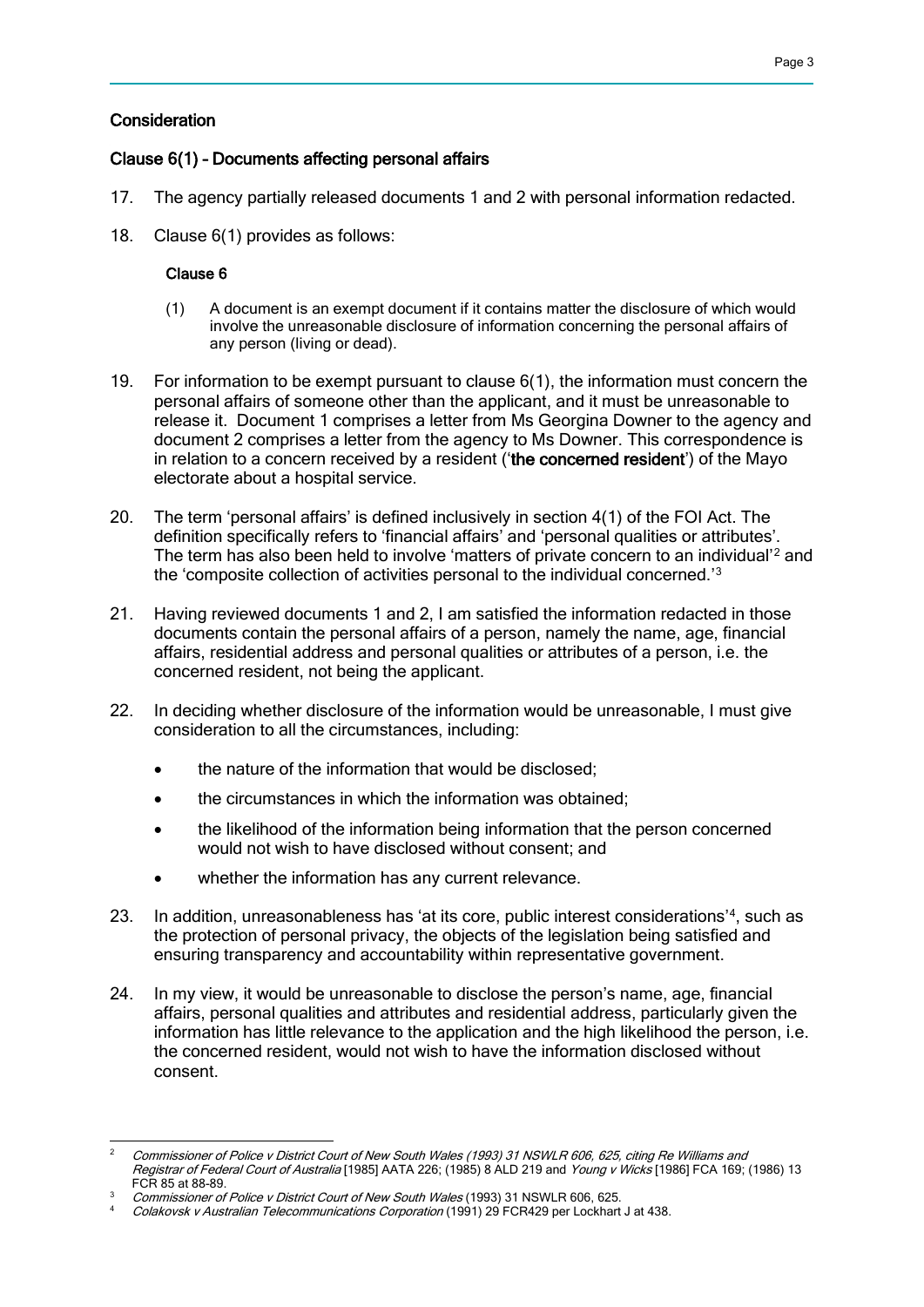25. Accordingly, I am satisfied that clause 6(1) of Schedule 1 applies to documents 1 and 2.

# Clause 5(1) – Documents affecting inter-governmental or local governmental relations

26. Clause 5(1) provides:

## Clause 5(1)

A document is an exempt document if it contains matter—

- (a) the disclosure of which—
	- (i) could reasonably be expected to cause damage to intergovernmental relations; or
	- (ii) would divulge information from a confidential intergovernmental communication; and
- (b) the disclosure of which would, on balance, be contrary to the public interest.
- 27. It is necessary to examine whether either of the conditions in subclause  $5(1)(a)$  are met.
- 28. The agency submits that document 3 contains information exempt pursuant to clause 5(1) being information still subject to negotiation with the Commonwealth Government.
- 29. In both, the agency's determination on internal review and submission to my office, the agency claims document 3 is partially exempt pursuant to clause 5, however, the agency did not indicate whether clause 5(1)(a)(i) or 5(1)(a)(ii) or both is relied on.
- 30. I also note that the agency has not made submissions in relation to whether disclosure of these documents would be contrary to the public interest, as is required by clause 5(1)(b). Merely satisfying the initial criteria of an exemption clause which includes a public interest test, is not enough to satisfy the test that disclosure would, on balance, be contrary to the public interest. I remind the agency that it must engage in a 'public interest balancing process' when applying the public interest test.[5](#page-3-0)
- 31. In the course of this external review, I have sought the views of the Commonwealth Government as to whether document 3, or any parts thereof, is exempt by virtue of clause 5.
- 32. The Commonwealth Government made the following submissions in relation to document 3 and in particular the parts of document 3 that the agency redacted on the basis of clause 5:

The redactions contain matter the disclosure of which would divulge information from a confidential intergovernmental communication. The communication was made from the Agency to the Minister. The confidential communication provided information to support future Commonwealth government decision-making in relation to funding under the Community Health and Hospitals Program.

- 33. The Commonwealth Government submits that parts of document 3 are exempt pursuant to clause 5(1)(a)(ii).
- 34. Document 3 comprises an email from the Chief of Staff of the Minister for Health and Wellbeing to Ms Downer and three attachments, namely:
	- letter from the agency to the Minister for Health, the Honourable Greg Hunt MP;

<span id="page-3-0"></span><sup>-</sup>Ipex Information Technology Group Pty Ltd v Department of Information Technology Services SA (1997) 192 LSJS 54, 70.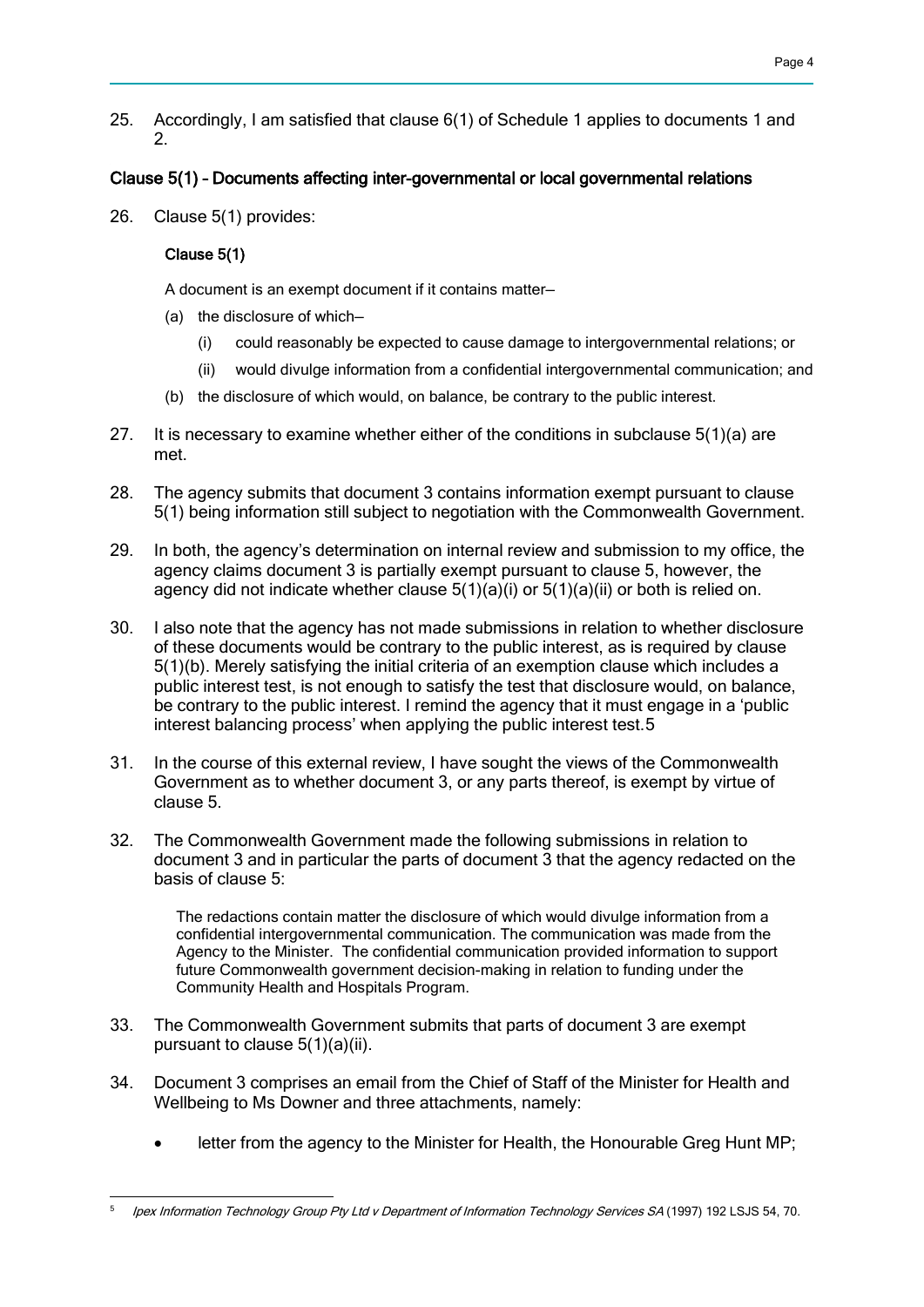- summary of proposals Community Health and Hospitals Program; and
- Community Health and Hospitals Program expressions of interest.
- 35. Document 3 does not on its face appear to be a confidential communication. However, given that I have information before me indicating that both parties to the relevant intergovernmental communication (ie the Commonwealth Government and the South Australian Government) consider the communication to be a confidential intergovernmental communication, I am satisfied that the condition at clause 5(1)(a)(ii) is met.
- 36. I have no information before me which suggests that the document includes any information the disclosure of which could reasonably be expected to cause damage to intergovernmental relations. Accordingly, it does not appear to me that the condition at clause  $5(1)(a)(i)$  is met.
- 37. To make out the exemption in clause 5(1), only one of the conditions in clause 5(1)(a) needs to be met. As I have concluded that the condition in clause 5(1)(a)(ii) is met in respect of document 3, it is necessary to then consider whether the disclosure of any parts of document 3 would, on balance, be contrary to the public interest as required by clause 5(1)(b).
- 38. The Commonwealth Government made submissions to my office with respect to the consideration of public interest as follows:

The disclosure of those parts of the document [Document 3] currently subject to the redactions would, on balance, be contrary to the public interest.

Given the sensitive nature of funding proposals, disclosing the information would affect future Commonwealth funding deliberations by likely limiting the nature of future State-Commonwealth communications, including at ministerial level. Public interest favours the Commonwealth making funding decisions based on full and frank information. The risk of the Commonwealth considering funding proposals on the basis of limited communications is contrary to the public interest.

39. In respect of the document, the following public interest considerations are relevant:

#### Contrary to disclosure

- the protection of confidential information and the flow of information required for the administration or development of intergovernmental projects, programs and for long-term intergovernmental planning;
- the Commonwealth Government's objections to disclosure;
- the agency's objections to disclosure;
- supporting and encouraging the free exchange of ideas during deliberative processes, including through the frank and candid assessment of advice supplied to government;
- ensuring confidence and trust between governments and avoiding the possibility of damage to the relationship between the Commonwealth Government and the South Australian Government (or elements thereof);

#### In favour of disclosure

- fulfilling the objects of the FOI Act, particularly the public interest in:
	- o promoting openness in government and accountability of Ministers of the State and the Crown;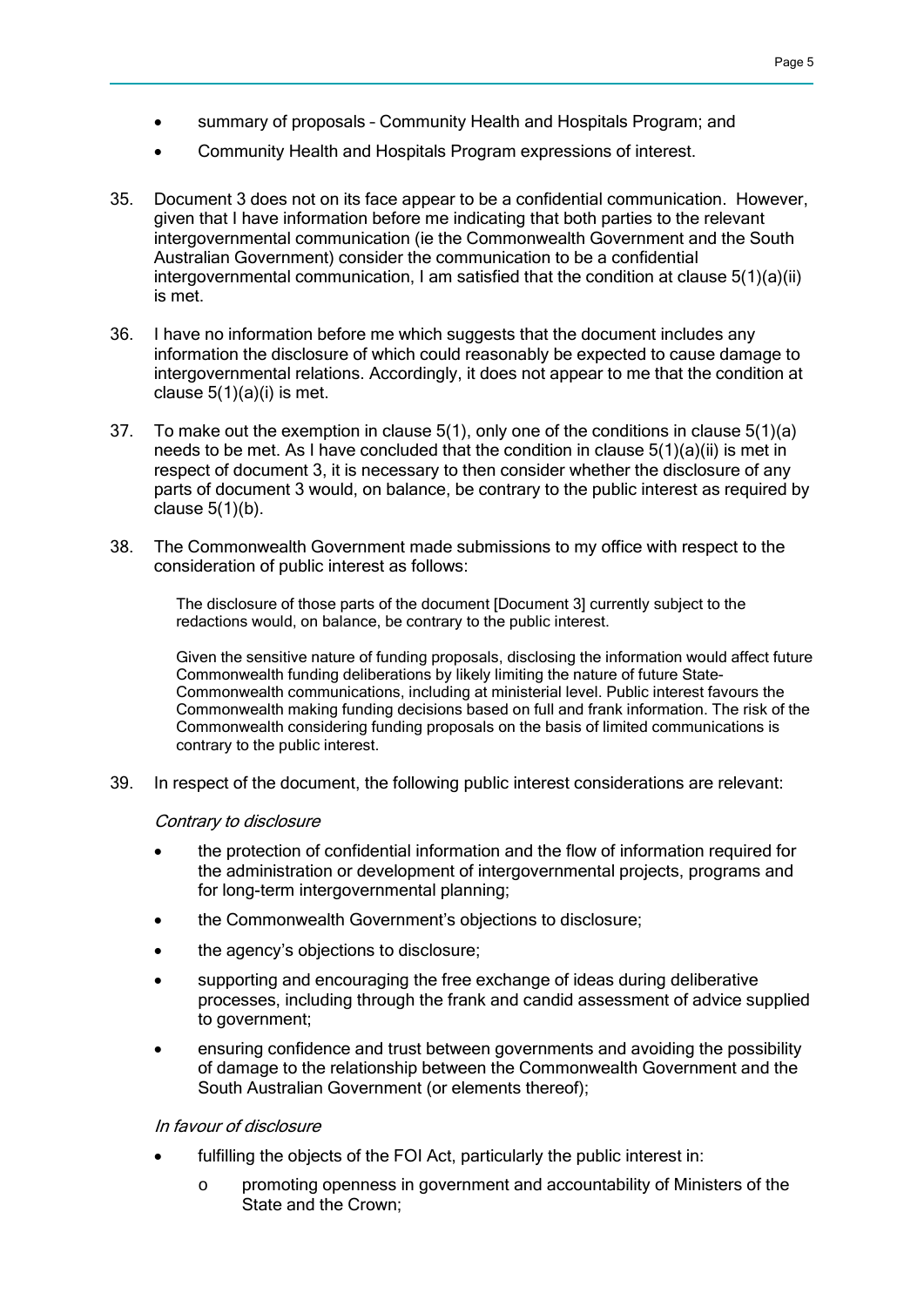- o facilitating more effective participation in, and scrutiny of, the agency's and the Government's decision-making processes;
- transparency and accountability regarding the manner and extent to which the South Australian Government participates in a national governmental forum;
- transparency regarding the economic and other impacts of the South Australian Government's submissions to the Commonwealth;
- transparency and accountability regarding the effective management of public infrastructure;
- maintaining consistency in public disclosure given document 3 has already been disclosed to a member of the public, namely Ms Downer.
- 40. Weighing the above factors, I am not satisfied that it would be contrary to the public interest to release document 3.
- 41. The fact that the agency has acted contrary to confidentiality by releasing the document to a member of the public is a persuasive consideration in reaching this conclusion. I note that once a document is released to a member of the public, any control over the distribution of that document is forgone.
- 42. Accordingly, I am not satisfied that the exemption at clause 5(1) of Schedule 1 to the FOI Act applies to any parts of document 3.

#### **Determination**

43. In light of my views above, I vary the agency's determination in the manner set out in Appendix 2.

 $\sqrt{1.3}$ .

Wayne Lines SA OMBUDSMAN

13 February 2020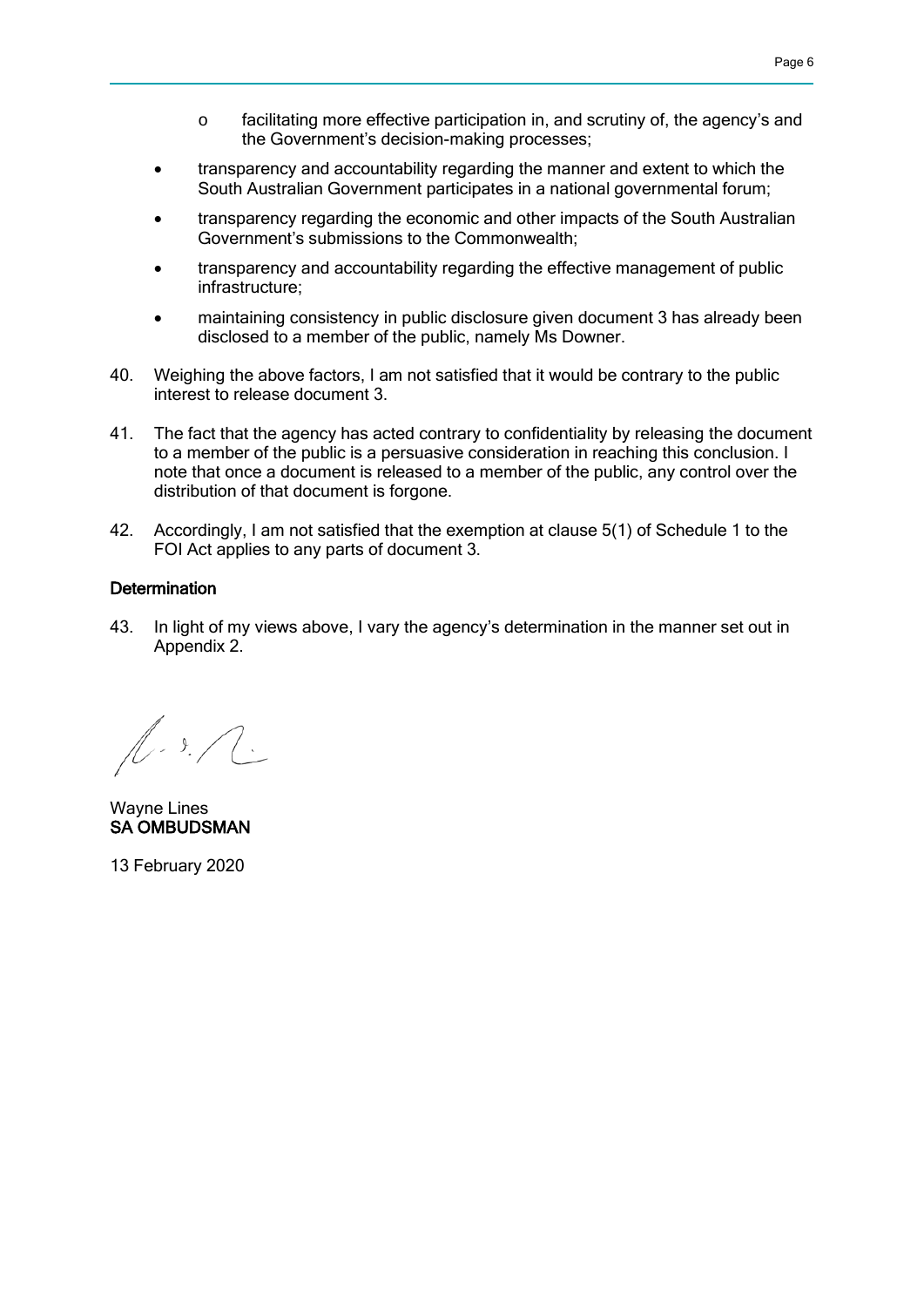# APPENDIX 1

## Procedural steps

| Date             | Event                                                                                                                                                                                   |
|------------------|-----------------------------------------------------------------------------------------------------------------------------------------------------------------------------------------|
| 21 February 2019 | The agency received the FOI application dated 20 February 2019.                                                                                                                         |
| 23 March 2019    | The agency failed to determine the application within the 30 day<br>period required by the FOI Act, <sup>1</sup> and is deemed to have refused<br>access to the documents. <sup>2</sup> |
| 8 May 2019       | The agency received the internal review application dated 8 May<br>2019.                                                                                                                |
| 30 May 2019      | The agency determined the internal review application.                                                                                                                                  |
| 4 July 2019      | The Ombudsman received the applicant's request for external review<br>dated 4 July 2019.                                                                                                |
| 16 July 2019     | The Ombudsman advised the agency of the external review and<br>requested submissions and documentation.                                                                                 |
| 31 July 2019     | The agency provided the Ombudsman with its submissions and<br>documentation.                                                                                                            |
| 24 February 2019 | The Ombudsman issued his provisional determination and invited<br>submissions from the parties.                                                                                         |

 $\ddot{\phantom{a}}$ 

<span id="page-6-1"></span><span id="page-6-0"></span><sup>&</sup>lt;sup>1</sup> Freedom of Information Act 1991, section 14(2).

<sup>&</sup>lt;sup>2</sup> Freedom of Information Act 1991, section 19(2).